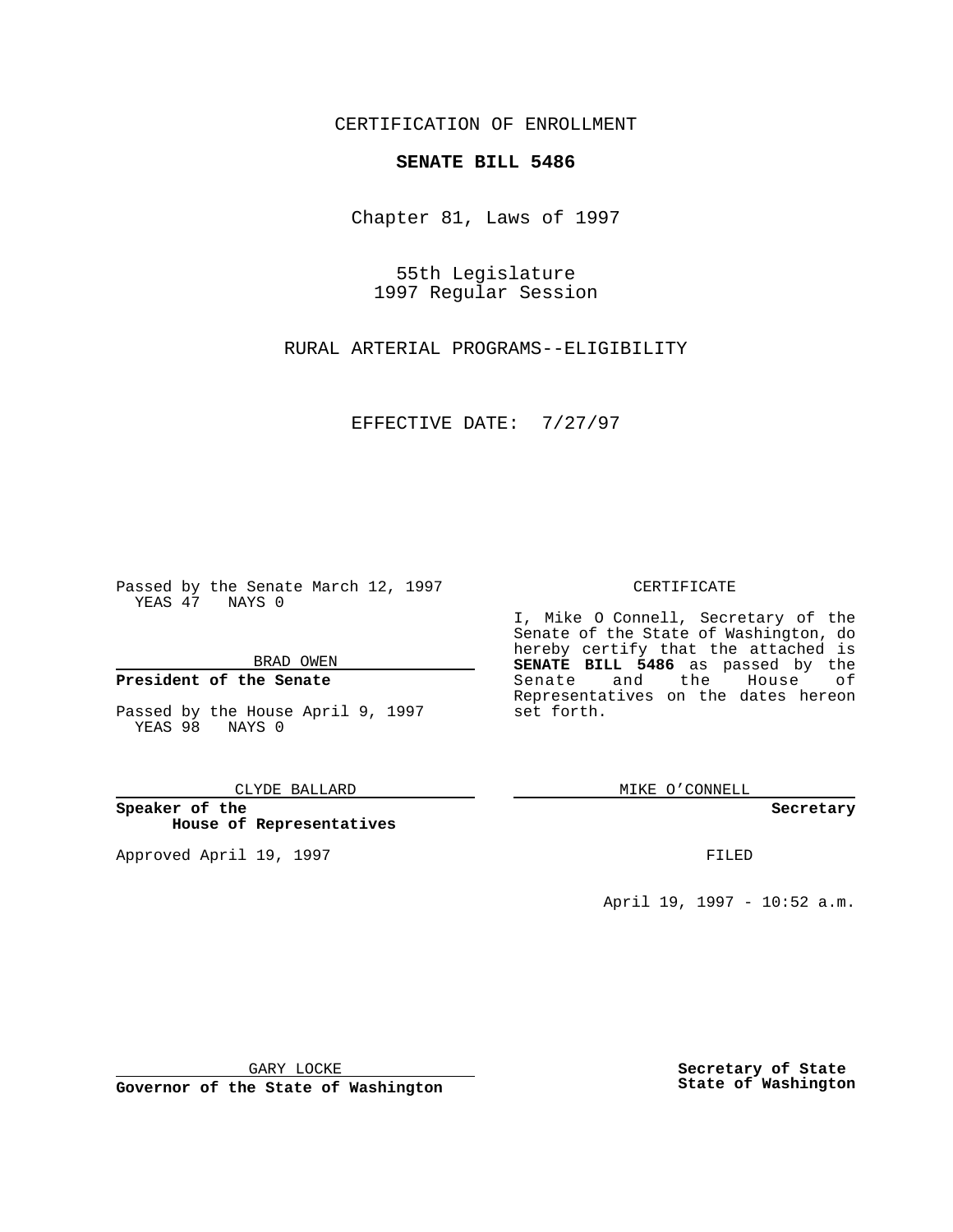## **SENATE BILL 5486** \_\_\_\_\_\_\_\_\_\_\_\_\_\_\_\_\_\_\_\_\_\_\_\_\_\_\_\_\_\_\_\_\_\_\_\_\_\_\_\_\_\_\_\_\_\_\_

\_\_\_\_\_\_\_\_\_\_\_\_\_\_\_\_\_\_\_\_\_\_\_\_\_\_\_\_\_\_\_\_\_\_\_\_\_\_\_\_\_\_\_\_\_\_\_

Passed Legislature - 1997 Regular Session

**State of Washington 55th Legislature 1997 Regular Session**

**By** Senators Morton, Snyder and Prince; by request of County Road Administration Board

Read first time 01/28/97. Referred to Committee on Transportation.

1 AN ACT Relating to eligibility for the rural arterial program; and 2 amending RCW 36.79.010, 36.79.020, 36.79.040, 36.79.050, 36.79.060, and 3 36.79.140.

4 BE IT ENACTED BY THE LEGISLATURE OF THE STATE OF WASHINGTON:

5 **Sec. 1.** RCW 36.79.010 and 1988 c 26 s 1 are each amended to read 6 as follows:

7 The definitions set forth in this section apply throughout this 8 chapter unless the context clearly requires otherwise.

 (1) "Rural arterial program" means improvement projects on those 10 ((two systems of)) county roads in rural areas classified as ((major 11 collectors and minor)) rural arterials and collectors in accordance with the federal functional classification system and the construction of replacement bridges funded by the federal bridge replacement program on access roads in rural areas.

 (2) "Rural area" means every area of the state outside of areas designated as urban areas by the state transportation commission with the approval of the secretary of the United States department of transportation in accordance with federal law.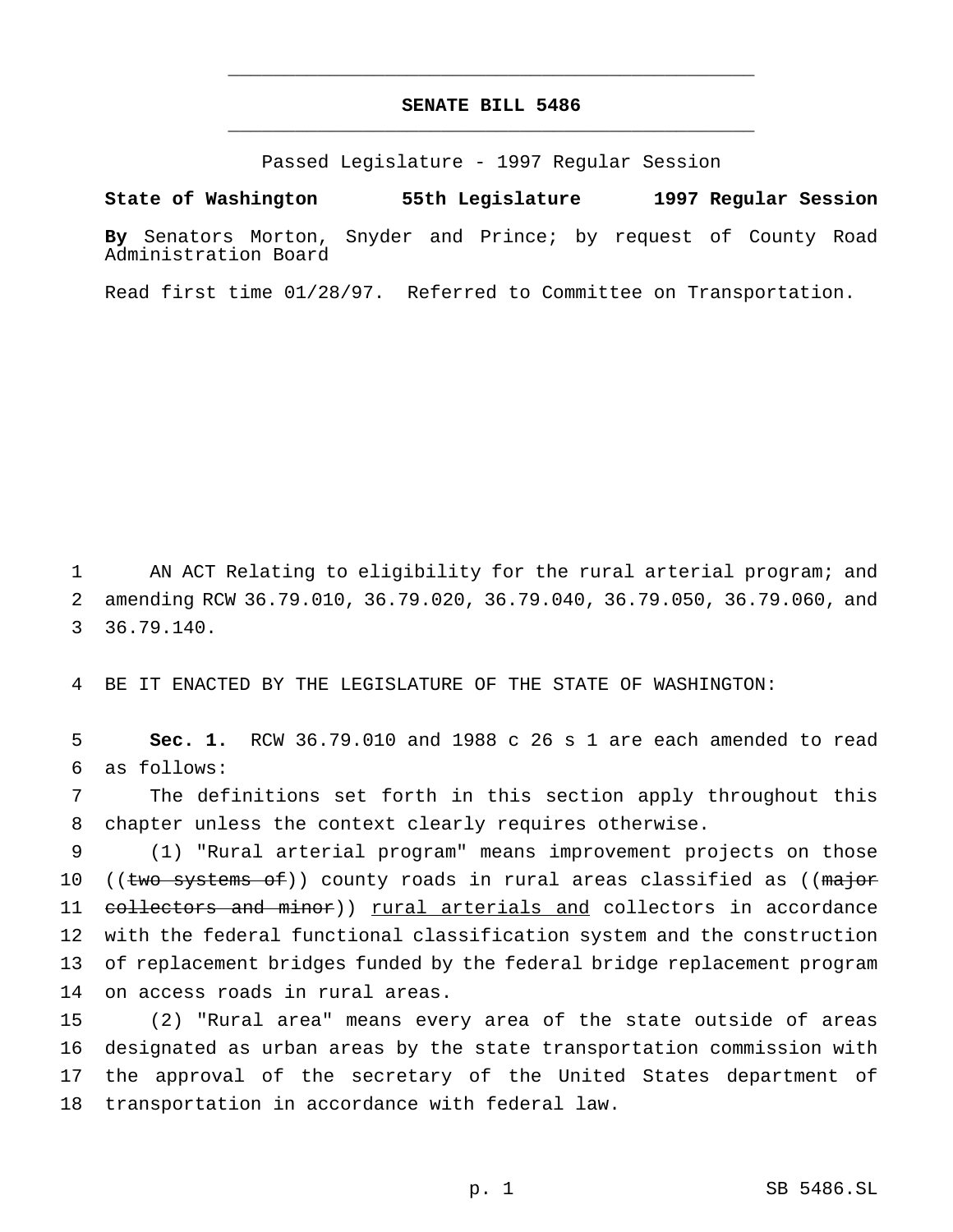(3) "Board" means the county road administration board created by RCW 36.78.030.

 **Sec. 2.** RCW 36.79.020 and 1988 c 26 s 2 are each amended to read as follows:

 There is created in the motor vehicle fund the rural arterial trust account. All moneys deposited in the motor vehicle fund to be credited to the rural arterial trust account shall be expended for (1) the 8 construction and improvement of county ((major and minor collectors in 9 rural areas)) rural arterials and collectors, (2) the construction of replacement bridges funded by the federal bridge replacement program on 11 access roads in rural areas, and  $(3)$   $((f\rightarrow f)$  those expenses of the board associated with the administration of the rural arterial program.

 **Sec. 3.** RCW 36.79.040 and 1983 1st ex.s. c 49 s 4 are each amended to read as follows:

 Funds available for expenditure by the board pursuant to RCW 36.79.020 shall be apportioned to the five regions for expenditure upon county arterials in rural areas in the following manner:

 (1) One-third in the ratio which the land area of the rural areas of each region bears to the total land area of all rural areas of the state;

21 (2) Two-thirds in the ratio which the mileage of county ((major and 22 minor)) arterials and collectors in rural areas of each region bears to 23 the total mileage of county ((major and minor)) arterials and collectors in all rural areas of the state.

 The board shall adjust the schedule for apportionment of such funds to the five regions in the manner provided in this section before the commencement of each fiscal biennium.

 **Sec. 4.** RCW 36.79.050 and 1988 c 26 s 3 are each amended to read as follows:

 At the beginning of each fiscal biennium, the board shall establish apportionment percentages for the five regions defined in RCW 36.79.030 in the manner prescribed in RCW 36.79.040 for that biennium. The apportionment percentages shall be used once each calendar quarter by the board to apportion funds credited to the rural arterial trust 35 account that are available for expenditure for rural ((major and 36 minor)) arterial and collector projects and for construction of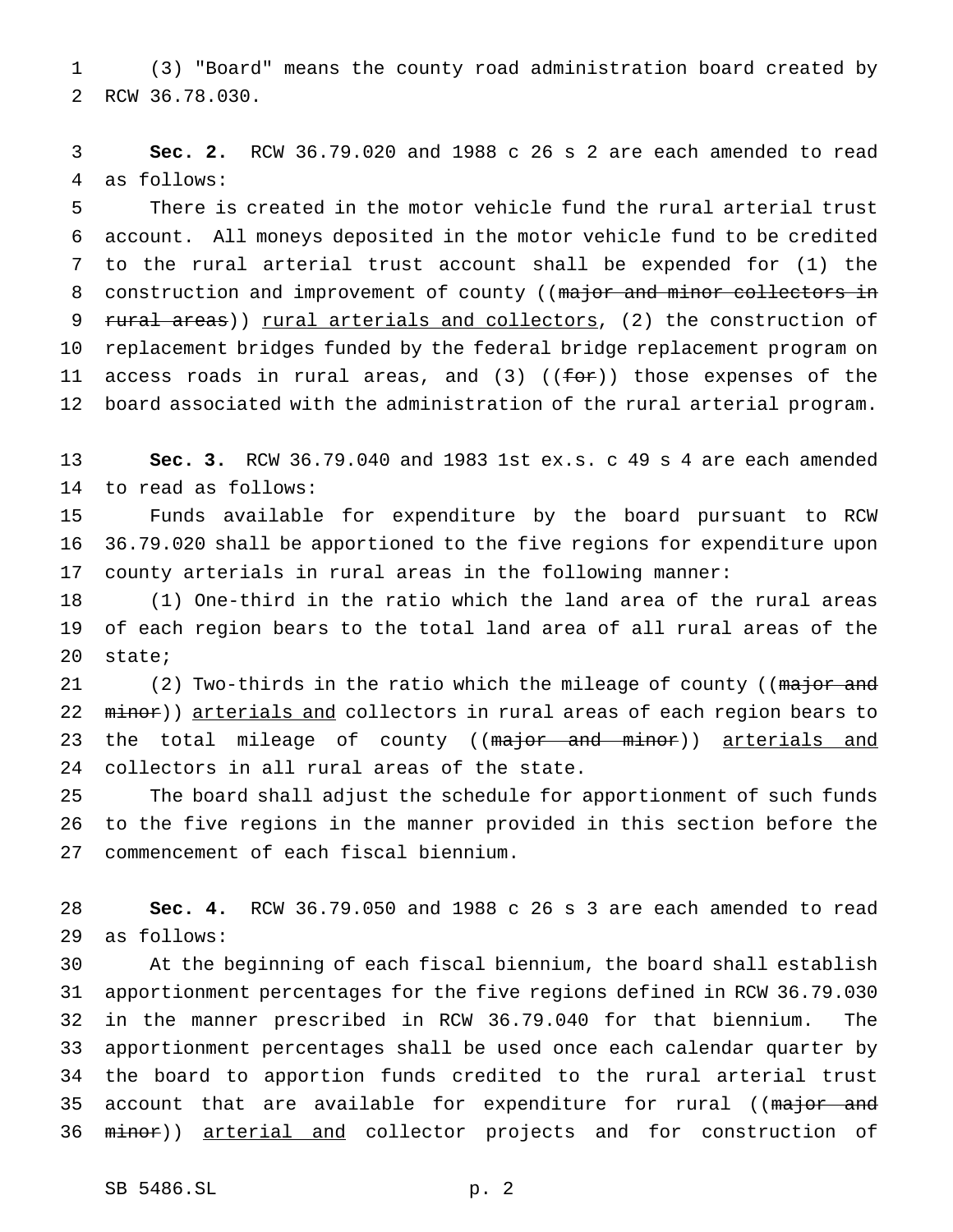replacement bridges funded by the federal bridge replacement program on access roads in rural areas. The funds so apportioned shall remain apportioned until expended on construction projects in accordance with rules of the board. Within each region, funds shall be allocated by the board to counties for the construction of specific rural arterial 6 and collector projects ((on major and minor collectors)) and construction of replacement bridges funded by the federal bridge replacement program on access roads in rural areas in accordance with the procedures set forth in this chapter.

 **Sec. 5.** RCW 36.79.060 and 1988 c 26 s 4 are each amended to read as follows:

The board shall:

 (1) Adopt rules necessary to implement the provisions of this chapter relating to the allocation of funds in the rural arterial trust account to counties;

16 (2) Adopt reasonably uniform design standards for county ((major 17 and minor)) rural arterials and collectors that meet the requirements for trucks transporting commodities;

 (3) Report biennially on the first day of November of the even- numbered years to the legislative transportation committee and the house and senate transportation committees regarding the progress of 22 counties in developing plans for their rural ((major and minor)) 23 arterial and collector construction programs and the construction of replacement bridges funded by the federal bridge replacement program on access roads in rural areas and the allocation of rural arterial trust funds to the counties.

 **Sec. 6.** RCW 36.79.140 and 1991 c 363 s 84 are each amended to read as follows:

 At the time the board reviews the six-year program of each county each even-numbered year, it shall consider and shall approve for inclusion in its recommended budget, as required by RCW 36.79.130, the portion of the rural arterial construction program scheduled to be performed during the biennial period beginning the following July 1st. Subject to the appropriations actually approved by the legislature, the board shall as soon as feasible approve rural arterial trust account funds to be spent during the ensuing biennium for preliminary proposals in priority sequence as established pursuant to RCW 36.79.090. Only